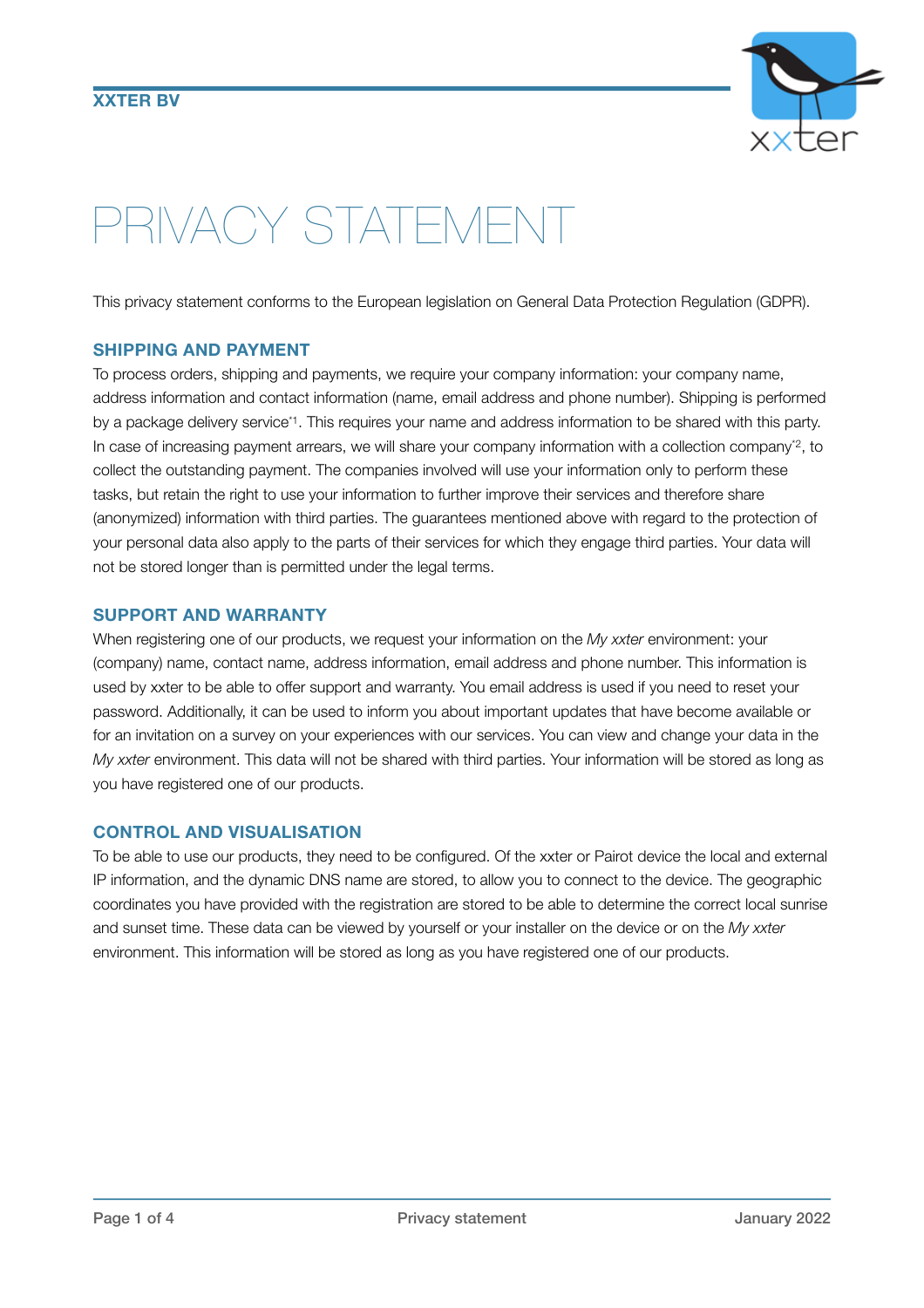For the control and visualization it is necessary that your project and profile configuration is stored. This concerns the component information of the technical (KNX, DMX, Modbus, Bacnet, Hue, enOcean, etc.) installation, together with optional information about intercom, camera or audio/video equipment and (when applicable) the profile for the visualization in the app. This information and the corresponding KNX project information can be viewed and edited by you or your installer in the *My xxter* environment. To use presence detection, you can provide the MAC address of your mobile phone allowing the xxter controller to detect your device on your home network. All this information is only used for the control and visualization of your home or building and will not be shared with third parties. In case you are using voice control, you will link your account with one of the voice assistant services<sup>\*3</sup> and therefore permitting to share your component information with these parties. This will allow you to control and visualize your home with these services, in accordance with their terms and conditions. When using the xxter app, your user information will be encrypted on your (mobile) device, to make sure no third party has access to this information.

To be able to use the alert service of xxter, we store an identification key of the (mobile) devices you use for xxter. When setting up the alert service you can use these keys to send push messages to these devices, or provide an email address or phone number, whereon you can receive an email or sms text message in situations you have configured. This information can be viewed and edited by you or your installer in the *My xxter* environment and are never used for any other purpose then for the alert service you have set up. To be able to send the alert messages, we make use of message service providers\*4. The companies involved will use your information only to perform these tasks, but retain the right to use your information to further improve their services and therefore share (anonymized) information with third parties.

Together with the alert service, you can configure snapshots (photos) to be taken by one of your cameras and sent with the message. These images can be viewed and removed in the *My xxter* environment by you or your installer and are never shared with third parties. The images are stored for a maximum of 1 year.

For troubleshooting it is possible to send log files from the device and the apps to xxter. You can also make (automatic) backups of your configuration. This information is only used for troubleshooting and never shared with third parties. Automatic backups will be stored for a maximum of 4 weeks. The other information will be stored as long as you have registered the device.

When you request support from xxter, if needed, xxter will have access to the same information in the *My xxter* environment as you or your installer, for the duration of your support request. This access will only be used to assist you in your support request and never shared with third parties.

## **NEWSLETTERS AND CONTACT FORMS**

In case you want to receive our newsletter, you can provide your email address on the contact form of our website. For the sending of newsletters, we make use of a newsletter service provider\*5. For this service, it is required that we share your email address. This company will use your information only to perform this service, but retain the right to use your information to further improve their services and therefore share (anonymized)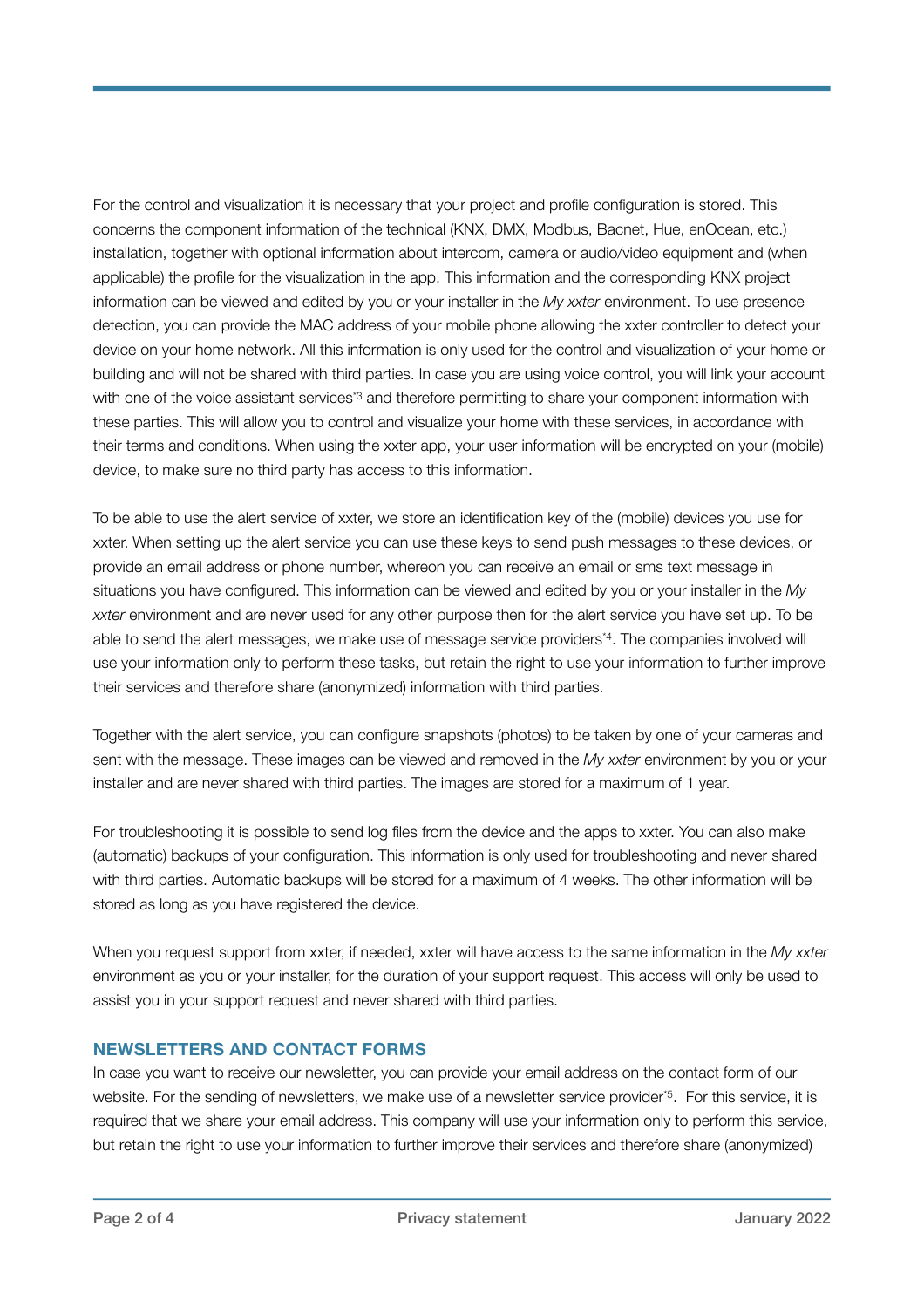information with third parties. Below every newsletter there is a 'unsubscribe' link, with which you can unsubscribe. Your email address will then be removed from the database.

When you contact us, you can provide your name, email address and/or phone number and optionally your address information in our contact or call me back forms. We will use this information only to contact you, and possibly for an invitation on a survey on your experiences with our services. Your information will not be used for other purposes and will not be shared with third parties. Your data will not be stored longer than is permitted under the legal terms.

# **WEB PAGE USE**

Our website can place cookies from Google, as a part of their Analytics services. We use this service to gain insight in how our visitors use the website. Google may be required to provide access to this data on the basis of applicable laws and regulations. We collect information on your online behavior on our website and share this information with online marketing service providers\*6. These companies can interpret this data together with other datasets and track your movement on the internet. This information is also used to offer targeted advertisements (Adwords) and other Google services and products. This services make use of cookies. You can turn off cookies by configuring your internet browser to not store cookies. Additionally, you can remove all previously stored cookies through the settings of your internet browser.

# **YOUR RIGHTS**

Based on the applicable legislation in the Netherlands and Europe, you have certain rights with regard to the personal data processed by or on behalf of us. If you want to make use of your right to object, the right to inspect and / or the right to data transferability or if you have other questions / comments about data processing, please send a specified request to our support department, [support@xxter.com](mailto:support@xxter.com).

You have the right to submit a complaint to the Dutch Data Protection Authority at any time if you suspect that we are using your personal data in the wrong way.

## **SECURITY**

xxter takes the protection of your data seriously and takes appropriate measures to prevent abuse, loss, unauthorized access, unwanted disclosure and unauthorized changes. If you have the impression that your data is not properly protected or there are indications of abuse, please contact our support department, [support@xxter.com](mailto:support@xxter.com).

## **CHANGES**

We reserve the right to change our privacy policy at any time. However, you will always find the most recent version on the<https://xxter.com/proclaimer>page. If the new privacy policy has consequences for the way in which we process already collected data with regard to you, we will inform you of this by e-mail.